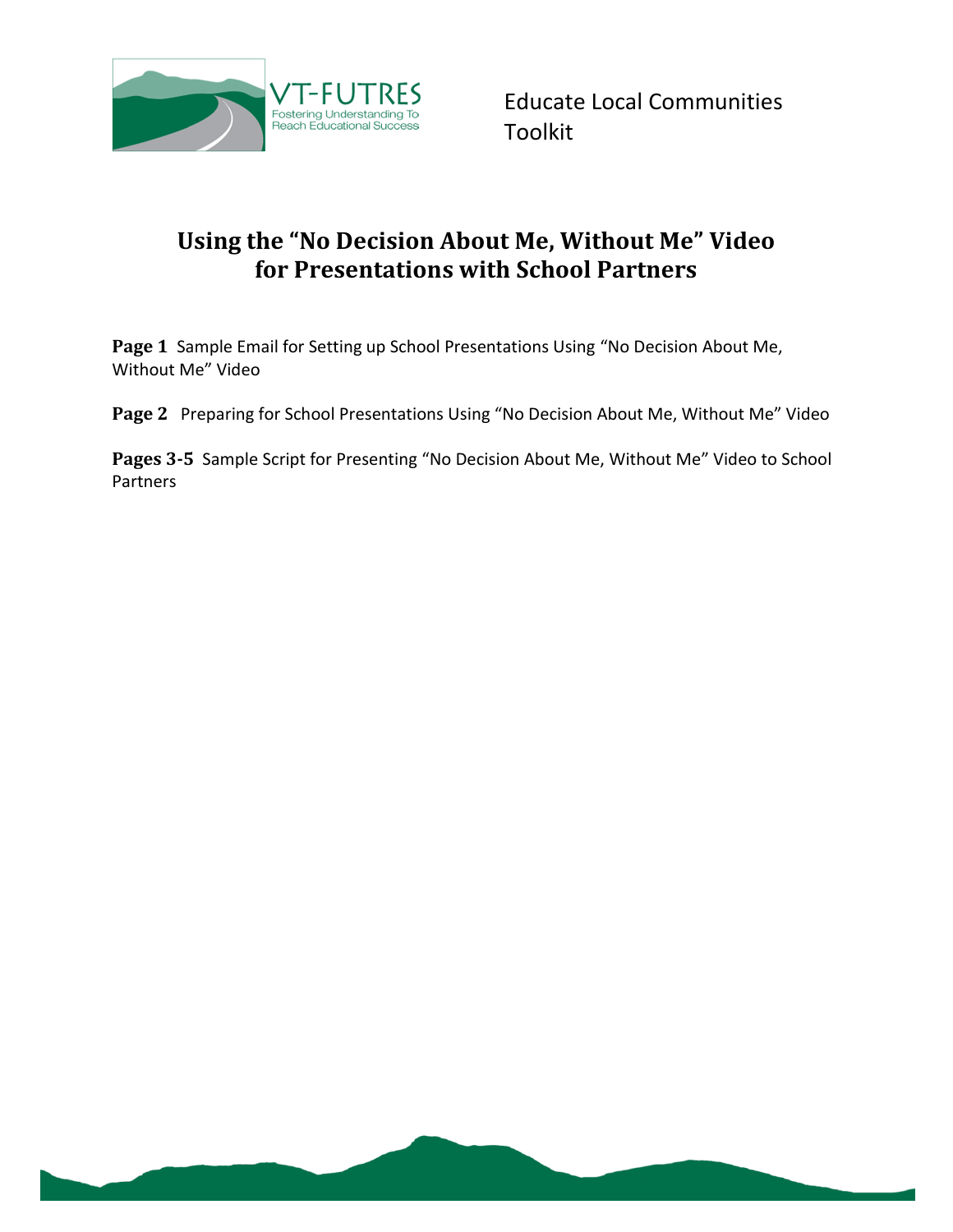

## **Sample Email for Setting up School Presentations Using "No Decision About Me, Without Me" Video**

Hello Principal \_\_\_\_\_\_\_\_\_\_\_\_,

As the Resource Coordinator for the **National Service Coordinator for the United Services**, I am partnering with local schools to present trainings for school staff on supporting the educational stability and well-being of students impacted by foster care. I would be very interested in setting up a time to speak to educators for example the school.

The basic training is 45 minutes and features a new Vermont video, "No Decision About Me, Without Me: School Stories of Youth in Custody". There will also be time for a short discussion on how DCF and schools can work together to best meet the needs of this population of students and help keep them in their local community.

Response to the presentations have been positive. The Special Services Coordinator at one school followed up with this email message, "Thank you very much for presenting to my staff yesterday. The information was powerful and clear. I loved that by joining us you physically demonstrated that we are working together to take care of these children."

I would appreciate your help in setting up training time for your administrators and educators. Some schools are opting for me to present to a large group of school staff, while others are choosing smaller trainings for guidance counselors or special services teams. We particularly recommend Special Educators and Special Ed Directors join the conversation as so many of these youth are on IEP's. Who do you think would be the most appropriate audience at your school? Are there already established meetings we can join? We will do our best to be available at a time that works for your staff.

Thank you for your attention to this important topic and please let me know if I can answer any questions. I look forward to hearing from you.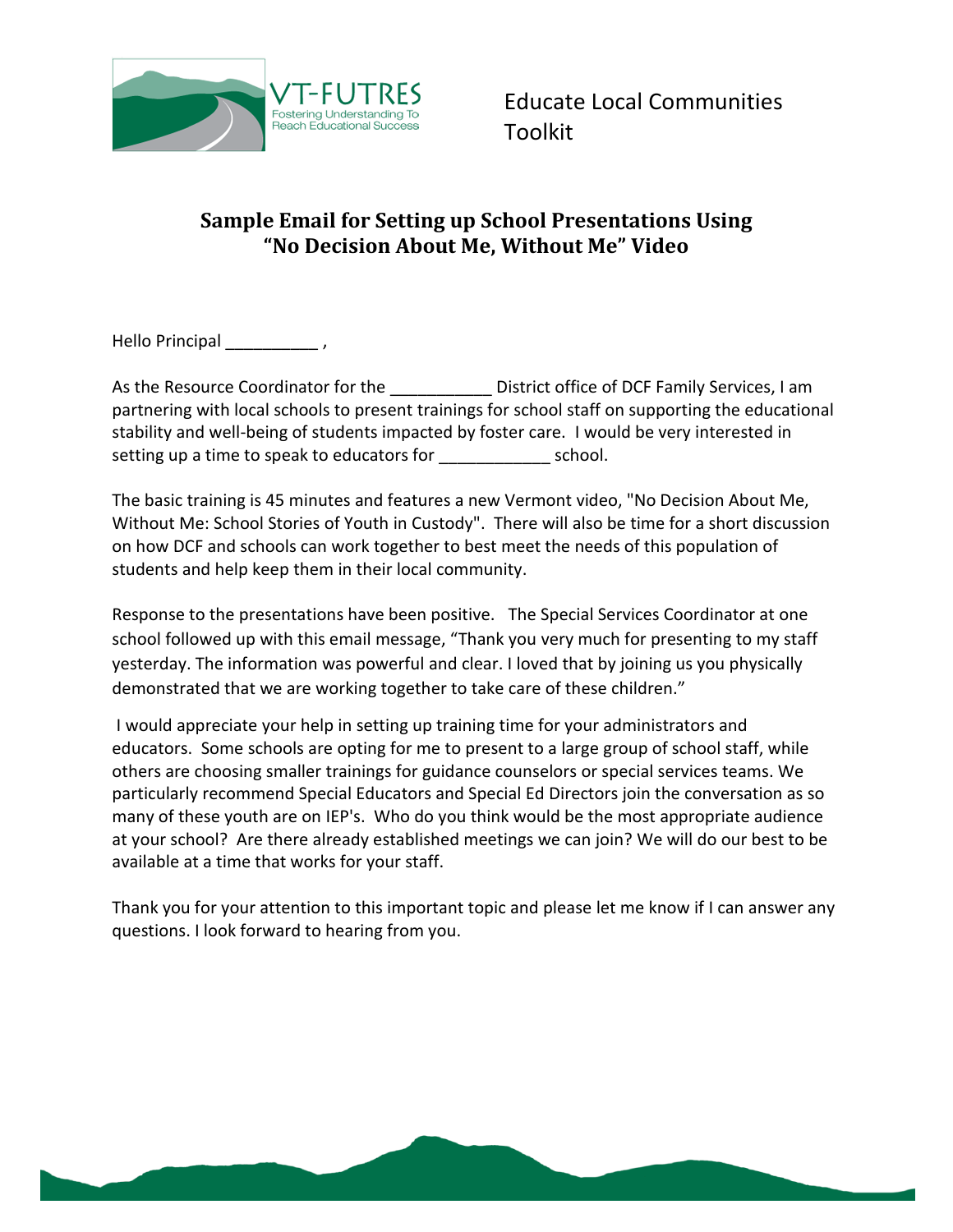

## **Preparing for School Presentations Using "No Decision About Me, Without Me" Video**

### **Goals:**

- Help educators better understand students impacted by DCF involvement.
- Encourage staff to assist with recruiting local foster families, respite providers, transporters, etc.
- Enhance your relationship with that school/community.

### **Preparing for School Presentation:**

- Email presentation request to Principals/school contacts. (see flash drive)
- Follow up and schedule training.
- Confirm who audience will be (Teachers? Guidance? Administrators? Special Ed?)
- Check that they have equipment to show video with speakers!
- Think about DCF's current involvement in that school. Who are the kids in care there? Are there difficult situations unfolding right now? What are some issues that school staff might bring up? Are there specific points you want to make?

## **Handouts: (All available on this flash drive)**

- FAST FACTS (everyone)
- "Supporting Children in State Care: A Menu of Options"
- "MOU Guidance" (is audience in decision-maker role?)
- "What Teachers and Educators Can Do…"
- "Best Practice for School Transitions"
- District recruitment materials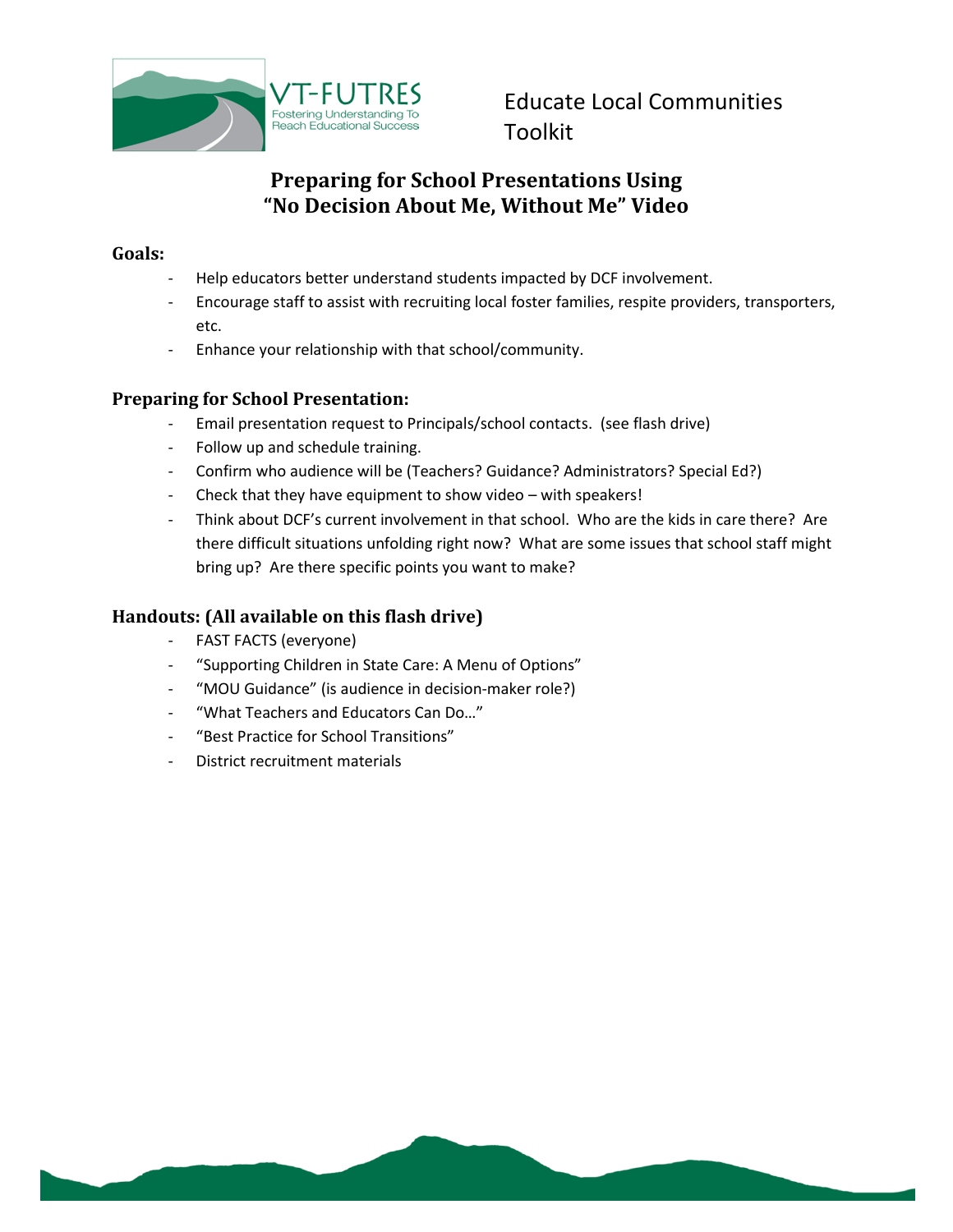

## **Sample Script for Presenting "No Decision About Me, Without Me" Video to School Partners**

**1.** Hello, my name is **and I am the Resource Coordinator with the coordinator with the coordinator with the coordinator with the coordinator with the coordinator with the coordinator with the coordinator with the coordina** DCF Family Services. I asked to present to you today because DCF recognizes schools as important partners in keeping children safe and promoting their educational well-being. Together, as individuals and as a community, we work to support children whose family live's are challenging. A big piece of helping these kids be successful in school and beyond in supporting their Educational Stability.

**2.** In the world of child welfare, Educational Stability means doing our best to maintain a student in their familiar school setting when they come into care, or move to a new living situation while in DCF custody. Keeping kids stable in their familiar schools is a very important part of helping them succeed academically and in life.

Historically, when a child came into foster care and was placed in a home in a new town, they were required by law to go to school in that new community. These school moves created additional trauma for these kids and also had a very negative impact on them educationally. The goal became to keep children in their familiar schools whenever it was in their best interest to do so. The 2008 and 2011 Fostering Connection Acts were passed to make this easier to accomplish. The objective was now to raise awareness about this issue, increase collaboration across Vermont and promote local foster family recruitment.

Between 2012 and early 2015, the Vermont Agency of Education, DCF and the Vermont Family Courts worked together on a grant-funded project called VT-FUTRES, the purpose of which was to share strategies to help keep our foster children local and learning. The project had several elements including: data collection, working on cross-system policy, community education, developing resources for DCF staff and engaging young Vermont alumni of the foster care system.

Additionally, DCF Resource Coordinators such as myself, the foster parent recruitment arm of DCF, were brought in because finding new foster families in the towns where there are kids coming into custody is an important element of the state's goal of well-being for students in care.

exciting outcome of the VT-FUTRES project was the video, "No Decision About Me, Without Me: School Stories of Youth in Custody", in which five Vermont youth share their educational experience while in state custody. Made at the suggestion of the students, this short documentary shares their story and highlights why educational stability is receiving so much attention. I'd like to share the video with you now and afterwards there will be time for comments and how \_\_\_\_\_\_\_\_\_\_\_\_\_\_ school can help.

#### **3.** Show VIDEO

**4.** What are your thoughts? Any questions about what the kids or professionals in the video had to say? **FREQUENTLY ASKED QUESTIONS:**

*a. Why did the kids in the video move around so much?*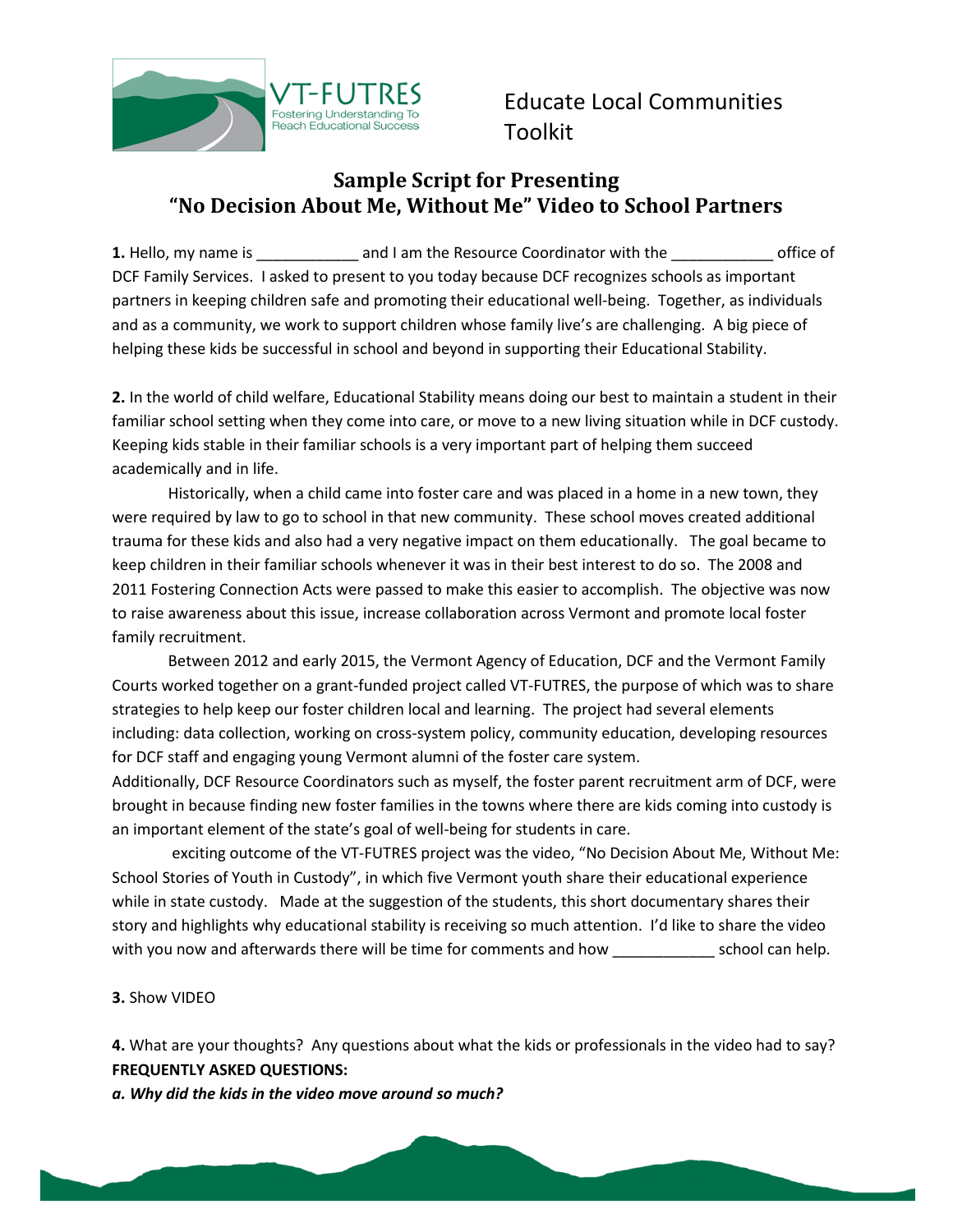

DCF works very hard to minimize the number of moves a child makes. There was not always such a strong emphasis on keeping kids stable. Most of these youth came into custody prior to the passing of the Fostering Connections Act which pushed the system to much more emphasis on reducing home and school changes.

## *b. Communication with DCF is sometimes frustrating. We don't know what's happening with a child at our school.*

I appreciate that it can be very frustrating if you don't hear back from someone at DCF. All of us, schools and social workers, are doing their best to meet the needs of the kids with not enough resources. That is not an excuse, but simply a comment that we all have good intentions and are doing our best. If you have reached out to the child's social worker and are not hearing back I would encourage you to contact their supervisor. (it has been very successful when RC's have offered to have schools call them directly if they can't reach a busy social worker.)

### *c. What about transportation from one school to another?*

DCF is ultimately responsible for the transporting a child from one town to another so they can remain in their familiar school, but the reality is they can't do it without the support of schools, foster parents and others. As folks in the video described, plans are made to fit each individual situation. School personnel often help. (Give local example here.)

#### *e. Why was this child placed with their grandmother across the state?*

(Discuss DCF's mandate to place child in Kinship Care AND how research shows that if the choice must be made between keeping a child in their familiar school or placing them with family, keeping them with family is usually the more important.

## *f. Our school has made several reports about a child. Why has DCF not removed them from their parents? We're frustrated!*

First, I appreciate how much you care about your students. I know it's hard to see a child whose home life is difficult and not be able to do anything about it. We DO get your reports and they are taken seriously. (Explain about DCF intake system here.)

**5.** One additional point we like to share with schools. As the legal guardian, DCF is responsible for seeing that there is an Educational Best Interest Determination done for a child in foster care. This means gathering input from the child, caregivers, school personnel, and others about the child's situation and using that to determine where the child will be educated. There is a new Best Interest Determination form, usually referred to as the BID, that is starting to be used and social workers will be asking for school input. There are many factors that go into making this decision.

If it is determined that the student will go to school in a town other than where they are living, the social worker will then send an Educational Stability Request letter to the Superintendent. **6.** What teachers/schools can do to support kids in foster care? There are a number of ways school staff can help these kids.

-Provide them with consistency and structure. Transition times may be difficult so prepare child for them.